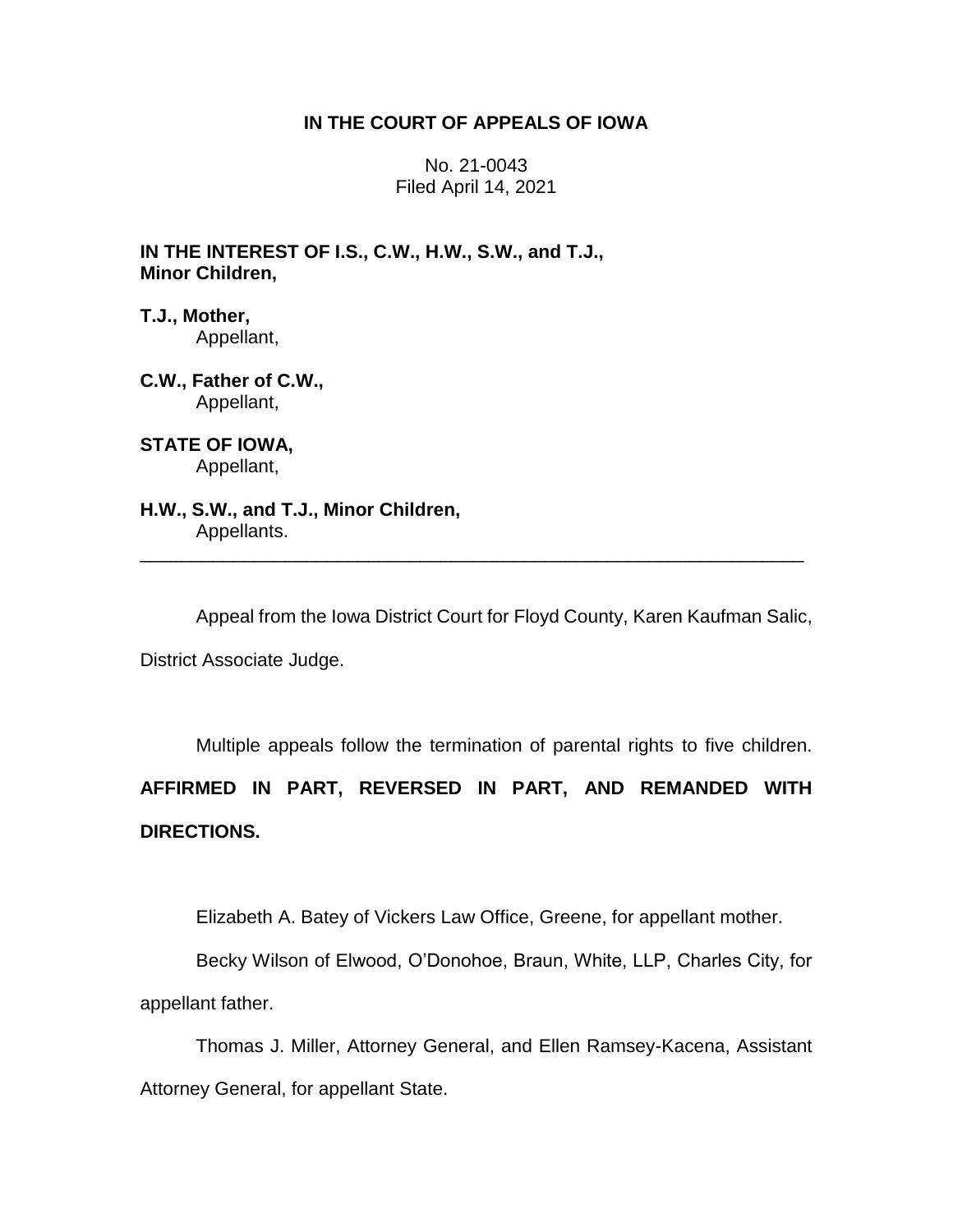Mark Milder, Denver, attorney for appellants minor children.

Danielle M. Ellingson, Eggert, Erb, & Ellingson, P.L.C., Charles City, guardian ad litem for appellants minor children.

Considered by May, P.J., and Greer and Schumacher, JJ.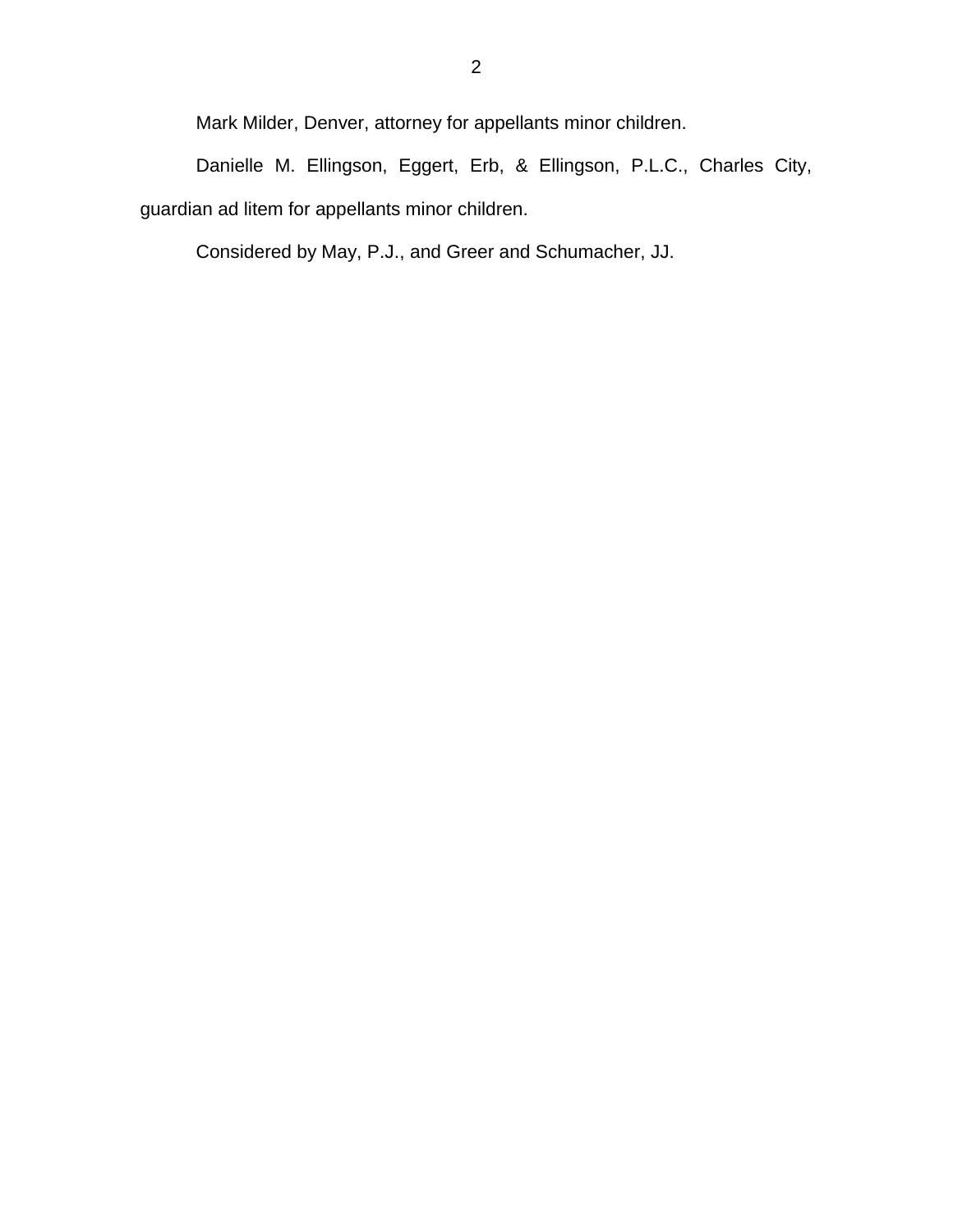## **MAY, Presiding Judge.**

Multiple appeals follow the termination of parental rights to five children: I.S., C.W., H.W., S.W., and  $T.J.<sup>1</sup>$  The mother appeals the termination of her parental rights to all five children. C.W.'s father appeals the termination of his parental rights to C.W.<sup>2</sup> H.W., S.W., and T.J. appeal the termination of the mother's parental rights. $3$  The State also appeals the termination of the mother's parental rights as to H.W., S.W., and  $T.J.4$  Conversely, the State requests we affirm termination of parental rights to I.S. and C.W. We affirm in part, reverse in part, and remand the case to the juvenile court with directions.

# **I. Background Facts and Proceedings**

 $\overline{a}$ 

In August 2019, the family came to the attention of the Iowa Department of Human Services (DHS) after the mother punched C.W. in the face. The mother was intoxicated and believed C.W. had stolen \$2 from her. She told C.W. to leave the one-bedroom motel room where they were staying. When law enforcement

<sup>&</sup>lt;sup>1</sup> I.S. was born in 2013. C.W. was born in 2010. H.W. was born in 2006. S.W. was born in 2005. And T.J. was born in 2003.

 $2$  The parental rights for I.S., H.W., S.W., and T.J.'s fathers were also terminated. But they do not appeal.

 $3$  All five children were originally represented by an attorney who served as both attorney and guardian ad litem. Just prior to the termination hearing, that attorney withdrew, and the district court appointed a separate attorney to serve as the attorney for the three older children and a new guardian ad litem for all five children. A court appointed special advocate was also appointed for all five children.

 $4$  The State filed petitions to terminate parental rights for all five children. At the termination hearing, DHS approved of termination for I.S. and C.W. but was in favor of a guardianship with grandmother for H.W., S.W., and T.J. It does not appear DHS was represented by separate counsel. The guardian ad litem for all five children approved of termination for I.S. and C.W. and either termination of parental rights or an extension of time for H.W., S.W., and T.J. The guardian ad litem did not believe a guardianship with the grandmother was an option for H.W., C.W., and T.J.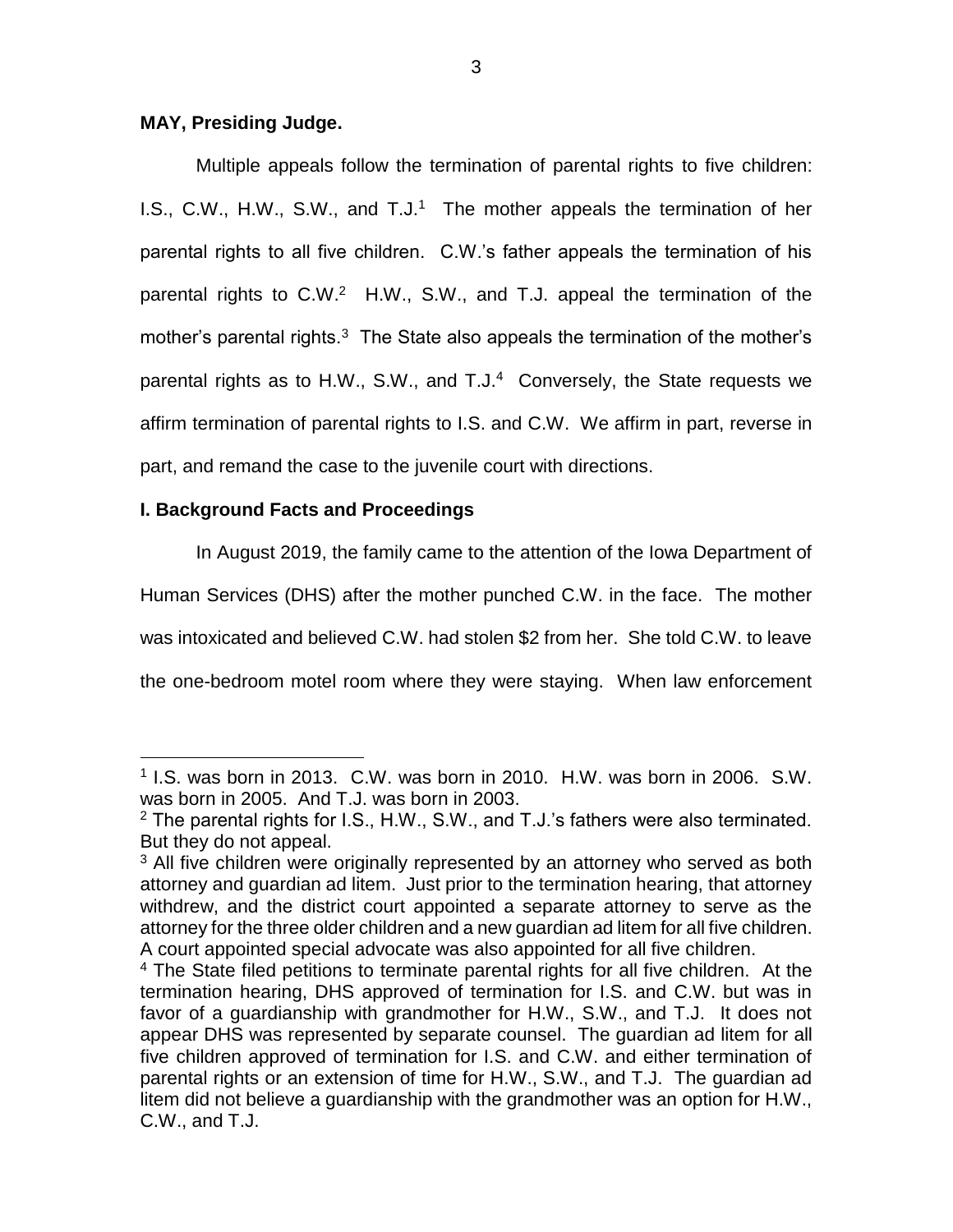officers arrived to ensure the safety of the other children, the mother denied that C.W. was her child. The mother was uncooperative and would not allow DHS to conduct a walk-through of the residence. I.S. and S.W. were in the mother's care at the time. H.W. and T.J. were residing with their maternal grandmother. The grandmother allowed DHS to view her home and no safety concerns were noted. So all five children were temporarily placed with the grandmother.

In late August, all five children were adjudicated as children in need of assistance (CINA). I.S. and S.W. were placed with another relative. C.W. was placed with his father. H.W. and T.J. continued to reside with the grandmother. We review the children in turn, according to their placements.

#### **A. The Youngest Child, I.S.**

In September, I.S. began displaying alarming behaviors and physically acting out. The mother failed to assist I.S. in her placement with a relative, according to the plan set in place by DHS. As a result, I.S. was placed in family foster care.

In November and December, I.S. had holiday visits with the mother, H.W., C.W., and T.J. while the grandmother supervised. Several concerns about the visits were reported to DHS. Afterward, I.S.'s behaviors regressed and her foster home could no longer care for her needs. I.S. was placed in a psychiatric medical institution for children (PMIC).

Part of I.S.'s care at the PMIC included family therapy with the mother. However, the mother failed to consistently attend I.S.'s therapy. The mother's absences had a negative effect on I.S. I.S. displayed aggression and inappropriate actions with her peers. At the time of the termination hearing, I.S. remained in the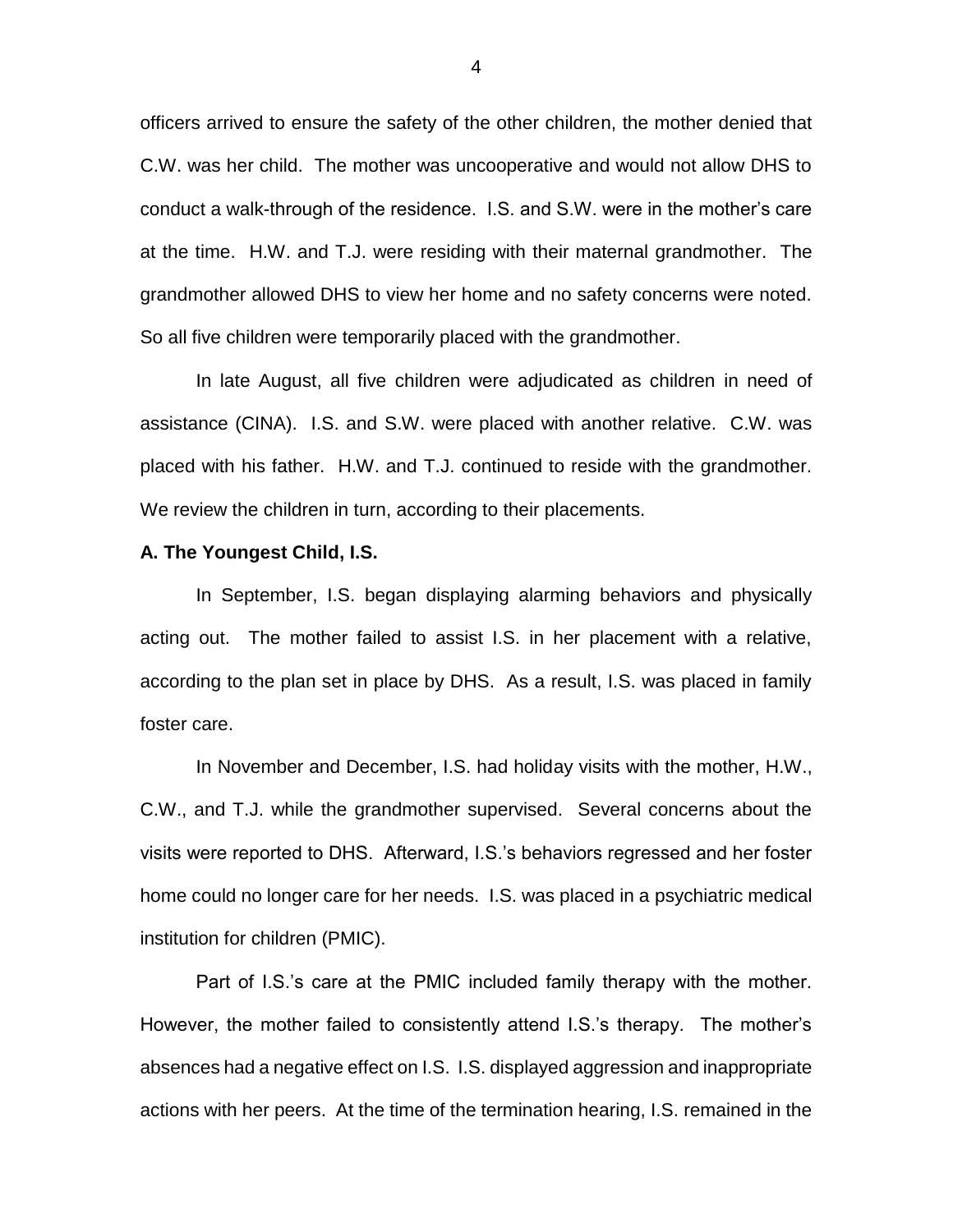PMIC and was not recommended for discharge. A foster home had not yet been located for I.S.

#### **B. The Second-Youngest Child, C.W.**

In October 2019, C.W.'s father tested positive for cocaine, amphetamines, methamphetamine, and THC. C.W. was placed with other relatives. In November, the father again tested positive for methamphetamine and THC. Around this time, the father moved to Minnesota to live with his girlfriend.

Shortly thereafter, C.W. was hospitalized over concerns that he would harm himself. In December, C.W. was again hospitalized for suicidal and violent threats. After C.W.'s discharge, DHS could not locate a suitable foster home for him. He was placed in various shelters and one short-term family foster home. In September 2020, C.W. was placed in a new family foster home. At the time of the termination hearing, it was unknown whether C.W.'s placement was a permanency option.

C.W.'s father moved back to Iowa in late February 2020. But he did not reengage with DHS until October. C.W. was hesitant to reunite with his father after not seeing him for almost a year. C.W. and his father participated in phone calls and a few supervised visits.

#### **C. The older children, H.W., S.W., and T.J.**

In November 2019, S.W. joined H.W. and T.J. with the grandmother. H.W., S.W., and T.J. have remained in their grandmother's care for the duration of the case. There have been concerns over the children's progress in school. But the record reflects this difficulty has been exacerbated by COVID-19 restrictions to inperson learning. And all three have continued to work on getting caught up. H.W.,

5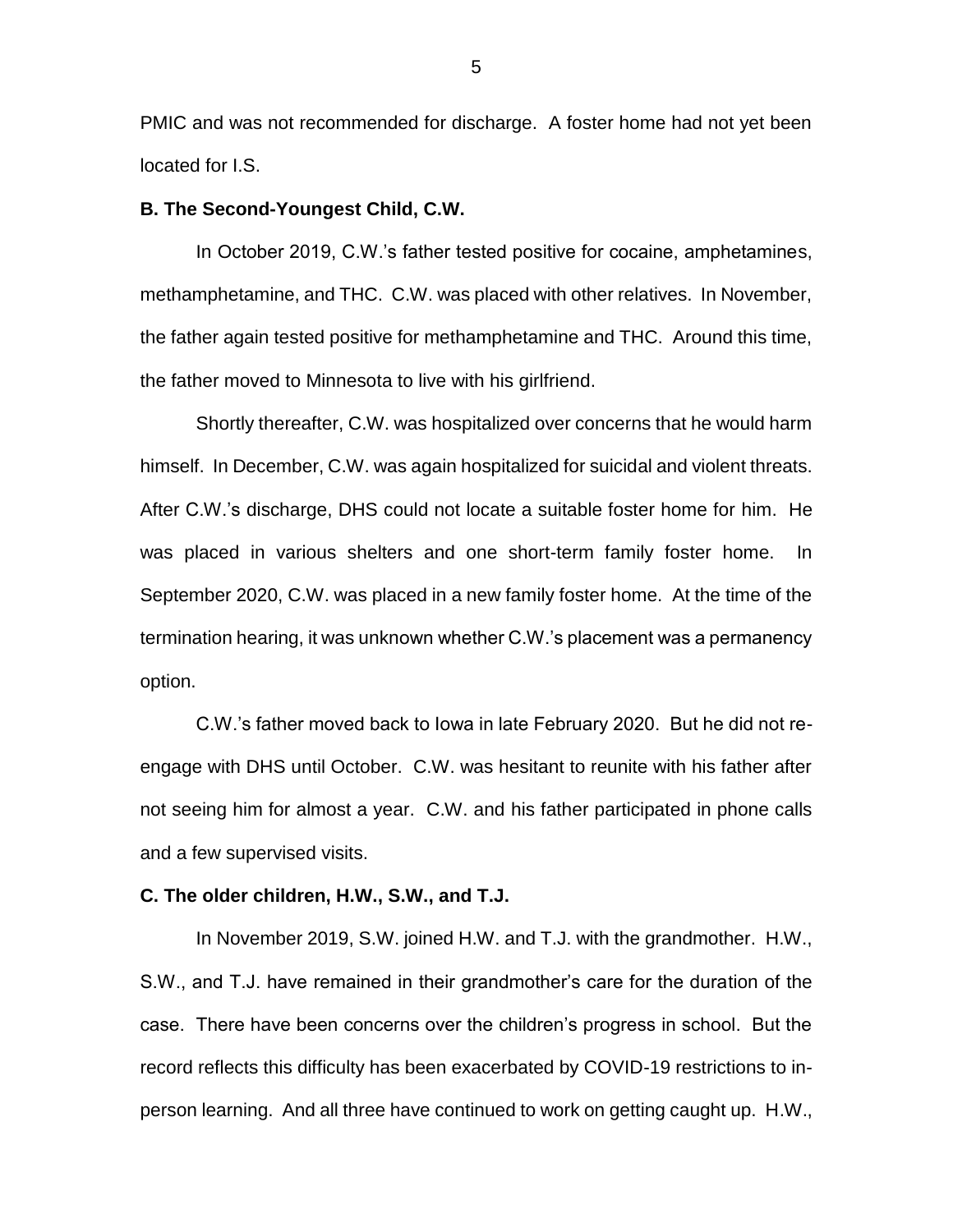S.W., and T.J. have not exhibited any extreme behavioral concerns. All three children have expressed a desire to return to their mother's care, or in the alternative, remain in their grandmother's care under a guardianship.

#### **II. Analysis**

In December 2020, the mother's parental rights were terminated to all five children under Iowa Code section 232.116(1)(f) (2020). C.W.'s father's parental rights were also terminated under section 232.116(1)(f). Both parents appeal. H.W., S.W., and T.J. appeal. And the State appeals on behalf of H.W., S.W., and T.J. Due to their differences in age and circumstance, we address the two younger children separate from the three older children.

#### **A. Standard of Review**

We review termination proceedings de novo. *In re Z.P.*, 948 N.W.2d 518, 522 (Iowa 2020). "We will uphold an order terminating parental rights where there is clear and convincing evidence of the statutory grounds for termination. Evidence is clear and convincing when there is no serious or substantial doubt as to the correctness of the conclusions of law drawn from the evidence." *In re T.S.*, 868 N.W.2d 425, 431 (Iowa Ct. App. 2015) (citation omitted).

We generally review evidentiary rulings for an abuse of discretion. *State v. Wilson*, 878 N.W.2d 203, 210 (Iowa 2016); *see also In re B.H.*, No. 17-1190, 2017 WL 4842627, at \*3 (Iowa Ct. App. Oct. 25, 2017). "The standard of review for hearsay, however, is for errors at law." *State v. Buelow*, 951 N.W.2d 879, 884 (Iowa 2020).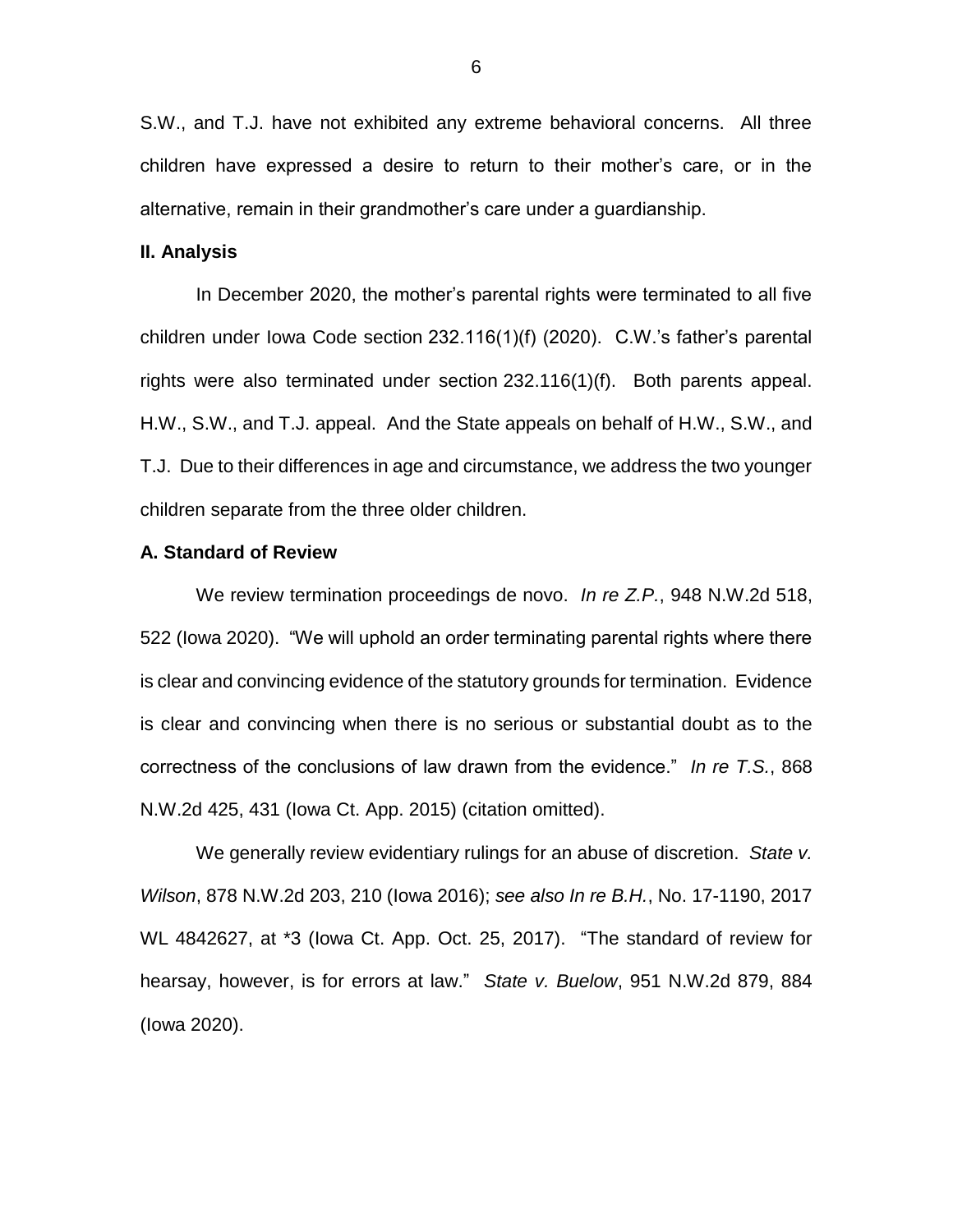#### **B. Three-Step Termination Analysis**

We generally use a three-step analysis to review the termination of a parent's rights. *In re A.S.*, 906 N.W.2d 467, 472 (Iowa 2018). We must determine: (1) whether grounds for termination have been established, (2) whether termination is in the children's best interests, and (3) whether we should exercise any of the permissive exceptions to termination. *Id.* at 472–73. We also address any additional claims raised. *In re K.M.*, No. 19-1637, 2020 WL 110408, at \*1 (Iowa Ct. App. Jan. 9, 2020).

#### **C. The Younger Children, I.S. and C.W.**

We begin our analysis with an evidentiary issue. The mother argues the juvenile court improperly admitted "portions of the [guardian ad litem] report that contained hearsay statements." "Iowa Code section 232.96(6) allows the admission of a report, study, record, or other writing made by the DHS, a juvenile court officer, or a peace officer, notwithstanding any objection to hearsay statements contained within, if it is relevant and not unduly prejudicial." *In re N.N.*, 692 N.W.2d 51, 54 (Iowa Ct. App. 2004). Iowa's juvenile courts are generally "allowed to make use of hearsay and other evidence that would normally be excluded in our district courts." *In re A.M.*, 856 N.W.2d 365, 373 (Iowa 2014); *accord In re B.H.*, No. 18-1251, 2019 WL 478748, at \*2 (Iowa Ct. App. Feb. 6, 2019) (collecting cases). In any event, because we have not relied on the report in our de novo review, reversal is not required. *See Erickson v. Blake*, No. 15- 0251, 2016 WL 1130578, at \*1 (Iowa Ct. App. Mar. 23, 2016) ("To the extent any evidence was improperly considered by the district court, reversal is not required given our de novo review of the record on appeal.").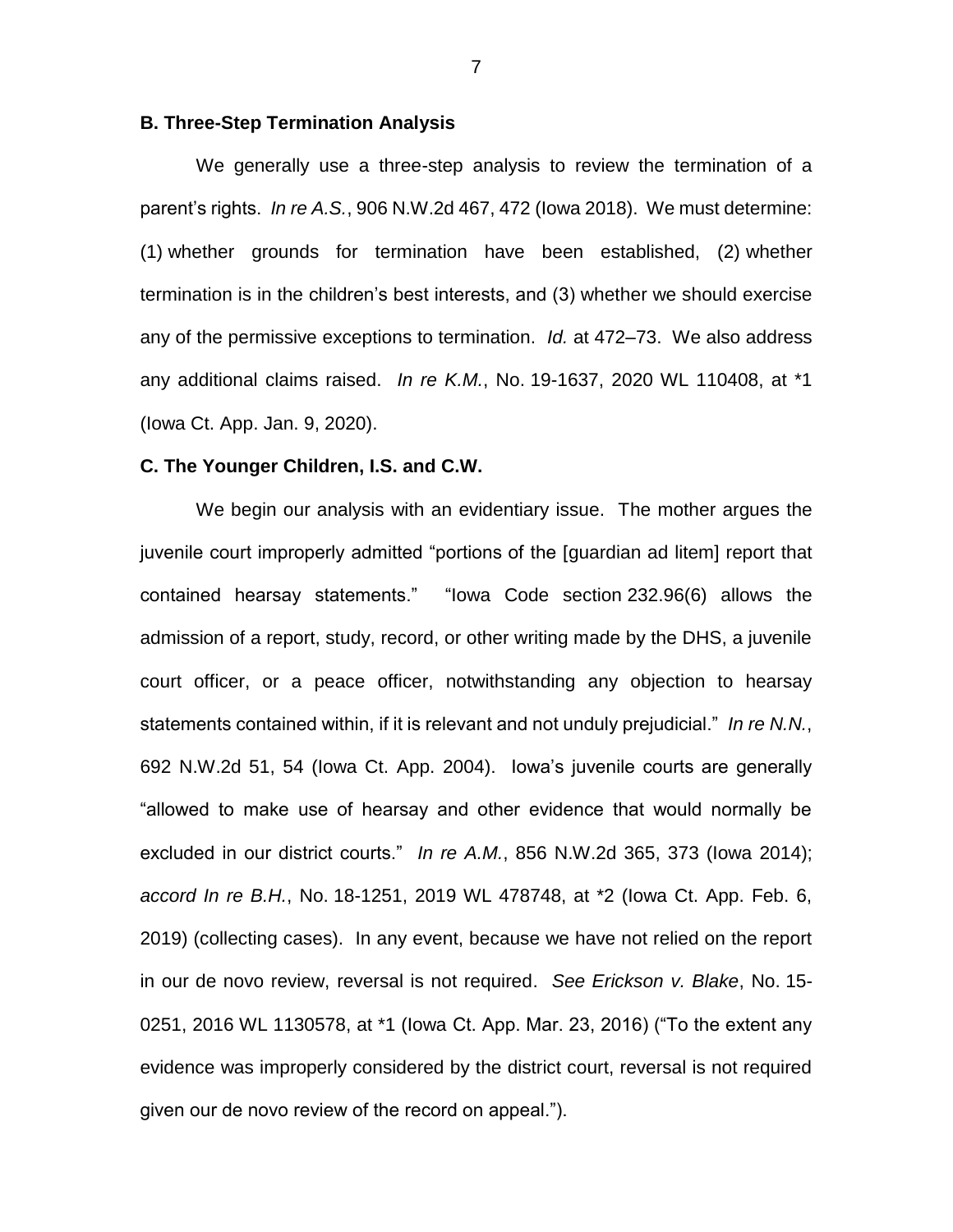Now we turn to the merits. The mother and C.W.'s father both claim the State failed to satisfy the statutory grounds authorizing termination. The juvenile court found grounds authorizing termination for both parents under section 232.116(1)(f). Paragraph (f) authorizes termination when:

(1) The child is four years of age or older.

(2) The child has been adjudicated a child in need of assistance pursuant to section 232.96.

(3) The child has been removed from the physical custody of the child's parents for at least twelve of the last eighteen months, or for the last twelve consecutive months and any trial period at home has been less than thirty days.

(4) There is clear and convincing evidence that the child cannot be returned to the custody of the child's parents as provided in section 232.102 at the present time.

Iowa Code § 232.116(1)(f). Both parents challenge the fourth element of paragraph (f), whether I.S. and C.W. could be returned to the mother's home and whether C.W. could be returned to the father's home. The fourth element is satisfied when the State establishes a child cannot be safely returned to the parent at the time of the termination hearing*. In re T.W.*, No. 20-0142, 2020 WL 1881115,

at \*1–2 (Iowa Ct. App. Apr. 15, 2020).

The State highlights the father's struggle with maintaining sobriety and personal strife that led to his disappearance from C.W.'s life for almost a year. The father testified at the termination hearing to being drug-free for only two months. While we acknowledge the father had personal difficulties during the life of this case, he was not there for C.W. for almost a year of his life. He re-engaged with DHS only a few months prior to the termination hearing. And by the time of the termination hearing, he had not progressed past fully-supervised visits lasting only two hours each.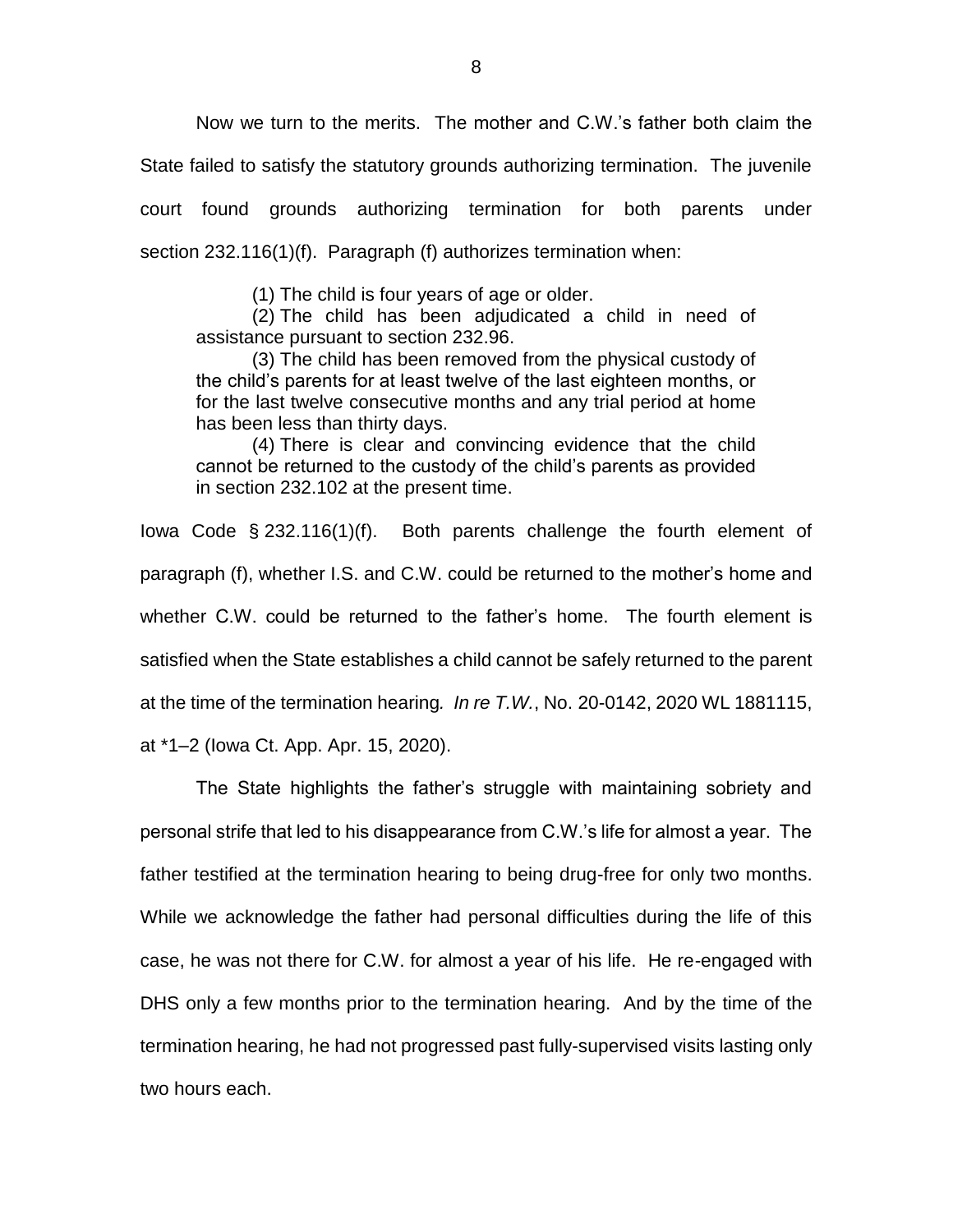The State also highlights the mother's inability to consistently demonstrate that she can provide for her children, lengthy history of dishonesty, and failure to identify concerns related to her relationship with her paramour. Throughout the life of this case, the mother has struggled with alcohol abuse. This case started when she was intoxicated with her paramour, struck C.W., and told C.W. to leave. She has continued a relationship with her paramour despite numerous safety concerns both from DHS and the children themselves. At the termination hearing, the mother testified to ending the relationship with her paramour two months previously. But she has repeatedly lied to DHS about their relationship and her engagement in services. She has not consistently attended I.S.'s family therapy. And by the time of the termination hearing, she had not progressed past fullysupervised visits.

Like the juvenile court, we find I.S. and C.W. could not have been returned to the mother's care at the time of the termination hearing nor could C.W. have been returned to his father's care at the time of the termination hearing. *See In re C.S.*, No. 19-1126, 2019 WL 6358447, at \*2 (Iowa Ct. App. Nov. 27, 2019) (affirming termination where "the mother's attitude toward the children's injuries gives us little confidence she would ensure their safety in the future")*; see also In re L.B.*, No. 18-1017, 2018 WL 3650370, at \*1 (Iowa Ct. App. Aug. 1, 2018) (collecting cases affirming termination of a parent's parental rights when the parent has a history of substance abuse). This step in our analysis is satisfied. *See Z.P.*,

9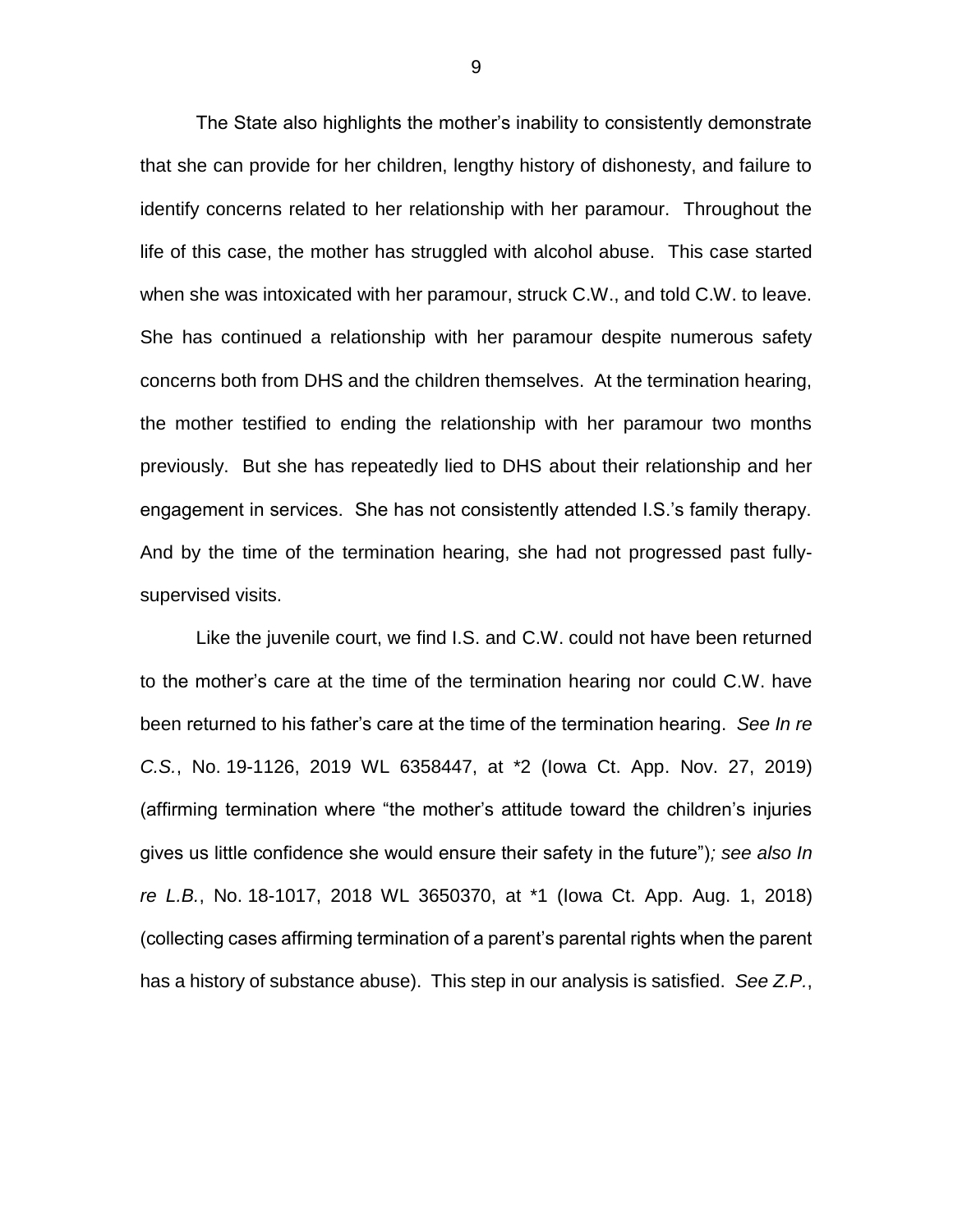948 N.W.2d at 524 (affirming termination where the parent "was not prepared to assume a parenting role at the time of trial").<sup>5</sup>

Our next step centers on the children's best interests. *See* Iowa Code § 232.116(2). We "give primary consideration to the child[ren]'s safety, to the best placement for furthering the long-term nurturing and growth of the child[ren], and to the physical, mental, and emotional condition and needs of the child[ren]." *In re P.L.*, 778 N.W.2d 33, 40 (Iowa 2010) (quoting Iowa Code § 232.116(2)). "It is wellsettled law that we cannot deprive a child of permanency after the State has proved a ground for termination under section 232.116(1) by hoping someday a parent will learn to be a parent and be able to provide a stable home for the child." *Id.* at 41.

Like the juvenile court, we conclude termination is in the children's best interests. We do not question the parents' affection for their respective children. Even so, we cannot ignore the safety concerns presented to I.S. and C.W. if they were to return to the mother's care or if C.W. were to return to the father's care. I.S. and C.W. have both presented significant mental-health and behavioral concerns that require consistent attention. Given their history, we are not confident

 $\overline{a}$ 

<sup>&</sup>lt;sup>5</sup> The father raises two additional concerns. First, the father claims "the State failed to provide clear and convincing evidence that [C.W.] had been removed from the physical custody of the father for at least twelve of the last eighteen months." But the record shows that C.W. was removed from the father's care on October 3, 2019. And the termination hearing commenced on November 19, 2020. So we find C.W. was removed from the father's physical custody for at least twelve of the last eighteen months. *See* Iowa Code § 232.116(1)(f)(3).

The father also claims "the State has failed to show by clear and convincing evidence that returning the child to father would subject the child to adjudicatory harm under Iowa Code § 232.2(6)." Under our case law, the State was only required to prove C.W. could not be safely returned to the father at the time of the termination hearing. *See T.W.*, 2020 WL 1881115, at \*2–3 (collecting cases). The State met this burden.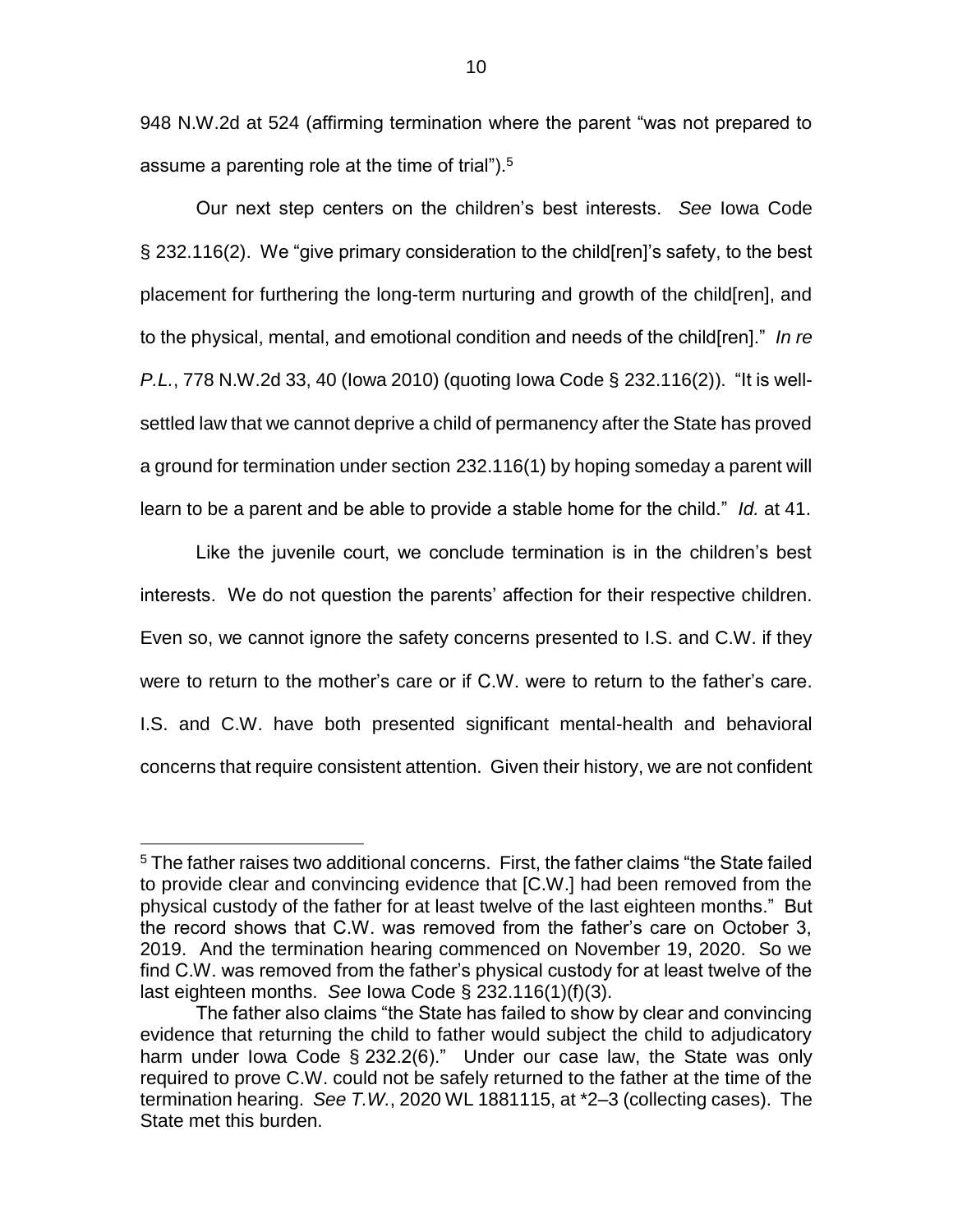either parent will be able to adequately meet their respective children's needs in the foreseeable future. *See In re C.W.*, 554 N.W.2d 279, 283 (Iowa Ct. App. 1996). The second step in our analysis is complete.

We move to our third step, whether we should apply a section 232.116(3) exception to termination. Section 232.116(3) exceptions are permissive, not mandatory. *In re A.R.*, 932 N.W.2d 588, 591 (Iowa Ct. App. 2019). And the burden of establishing a section 232.116(3) exception rests with the parents. *See A.S.*, 906 N.W.2d at 476.

The mother claims that C.W. is over the age of ten and objects to termination. From this, we believe she is relying on section 232.116(3)(b) to prevent termination for C.W. It authorizes the court to forgo termination if "[t]he child is over ten years of age and objects to the termination." Iowa Code § 232.116(3)(b). At the time of the termination hearing, C.W. was ten years old. But the mother does not point to evidence showing C.W. objected to termination of her parental rights. So we decline to apply section 232.116(3)(b).

The mother emphasizes her bond with I.S. and C.W., and the father emphasizes his bond with C.W. We believe they both rely on section 232.116(3)(c). It authorizes the court to forgo termination if "[t]here is clear and convincing evidence that the termination would be detrimental to the child at the time due to the closeness of the parent-child relationship." Iowa Code § 232.116(3)(c).

The juvenile court found there was "not clear and convincing evidence that termination would be detrimental to the child[ren]." *See In re M.W.*, 876 N.W.2d 212, 219 (Iowa 2016). Based on our de novo review, we agree. We do not believe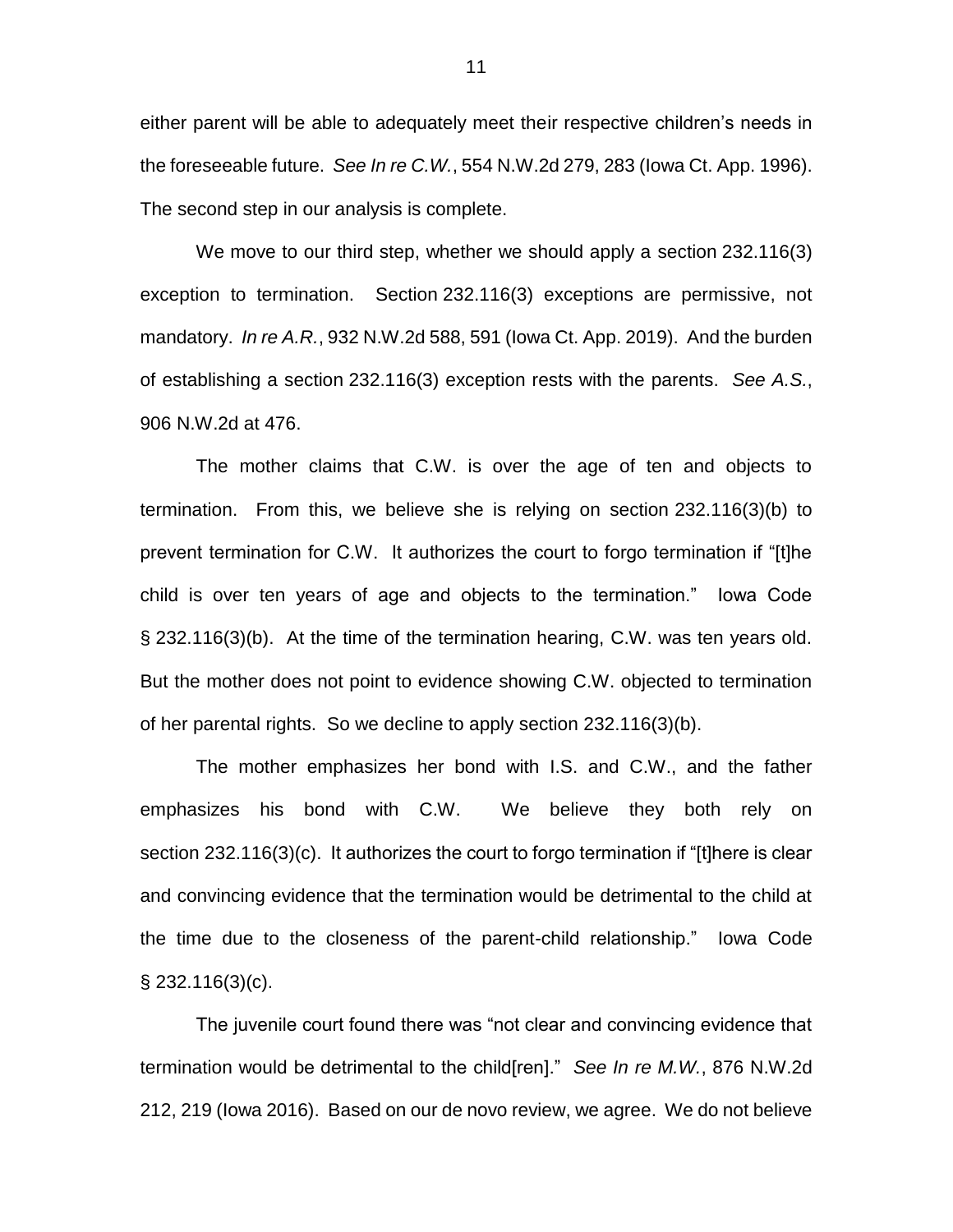termination is detrimental. Rather, as explained, termination is in the children's best interests. *See In re D.W.*, 791 N.W.2d 703, 709 (Iowa 2010) ("[O]ur consideration must center on whether the child will be disadvantaged by termination, and whether the disadvantage overcomes [the parent]'s inability to provide for [the child]'s developing needs."). So we decline to apply section 232.116(3)(c) to either parent.

The mother also reiterates that I.S. was placed in a PMIC. From this, we believe she is relying on section 232.116(3)(d) to prevent termination for I.S. Paragraph (d) allows the court to deny termination if "it is necessary to place the child in a hospital, facility, or institution for care and treatment and the continuation of the parent-child relationship is not preventing a permanent family placement for the child." Iowa Code § 232.116(3)(d). It was necessary to place I.S. in a PMIC after her foster care placement failed. At the time of the termination hearing, I.S. was not recommended for release from the PMIC. While the mother's relationship with I.S. does not directly interfere with the placement process, the mother has been inconsistent in attending I.S.'s therapy. The mother's actions have demonstrably disappointed and frustrated I.S. Terminating the mother's parental rights will allow DHS to seek an adoptive placement for I.S. upon her release. Termination remains in I.S.'s best interest. So we decline to apply section 232.116(3)(d). *See, e.g.*, *In re M.H.*, No. 14-0884, 2014 WL 4635462, at \*3 (Iowa Ct. App. Sept. 17, 2014) (affirming termination despite the child being placed in a facility for treatment); *In re J.R. II*, No. 12-1239, 2012 WL 4903048, at \*3 (Iowa Ct. App. Oct. 17, 2012) (same).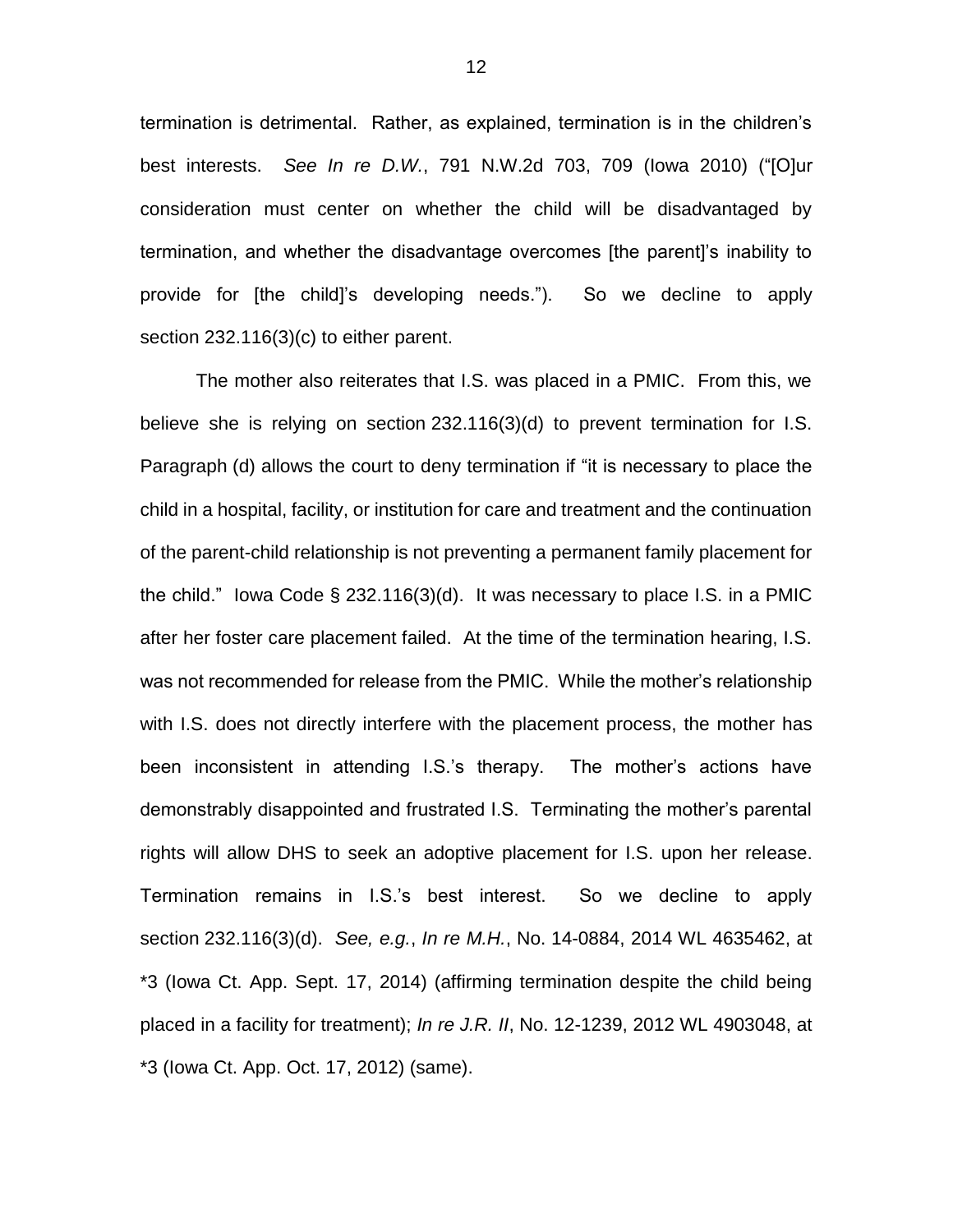Finally, we address both parents' arguments that they should be given an additional six months to work toward reunification. The juvenile court *may* defer termination for a period of six months if it is able to "enumerate the specific factors, conditions, or expected behavioral changes which comprise the basis for the determination that the need for removal of the child from the child's home will no longer exist at the end of the additional six-month period." Iowa Code § 232.104(2)(b); *see also* Iowa Code § 232.117(5). The mother and C.W.'s father have both struggled to engage with DHS. Due to a delay in the termination hearing, the parents were essentially given an additional six months. We cannot point to any specific and lasting change we anticipate will occur within the next six months that would facilitate reunification and warrant granting additional time. We agree with the juvenile court that the mother and C.W.'s father should not be given additional time to work toward reunification.

For the foregoing reasons, we affirm the juvenile court's order terminating the mother's parental rights to I.S. and C.W. and the father's rights to C.W.

#### **D. The Older Children, H.W., S.W., and T.J.**

The mother, the State, H.W., S.W., and T.J. all appeal the termination of the mother's parental rights and the district court's refusal to establish a guardianship with the grandmother. The attorney for all three children conveyed "their request that they be returned to the care, custody, and control of their mother" or "at a minimum, be granted more time."

Based on our analysis above regarding I.S. and C.W., we do not find H.W., S.W., and T.J. could be returned to the mother's care at the time of the termination hearing. *See Z.P.*, 948 N.W.2d at 524 (affirming termination where the parent "was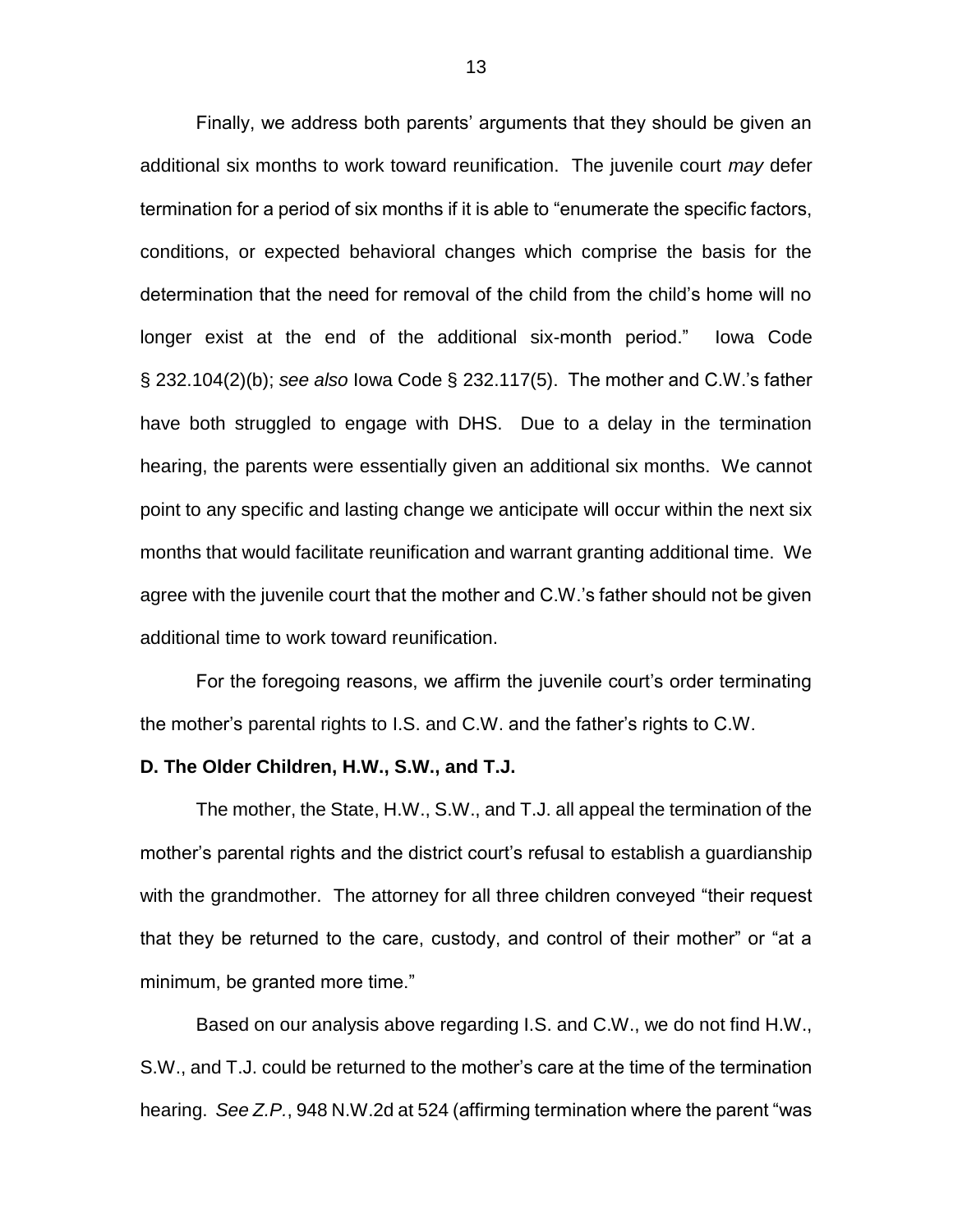not prepared to assume a parenting role at the time of trial"). And we do not find that an additional six months to work toward reunification would be appropriate. *See* Iowa Code § 232.104(2)(b).

But the mother, the State, H.W., S.W., and T.J. all argue termination of the mother's parental rights is not in H.W., S.W., and T.J.'s best interests given their ages and objection to termination. We believe they all rely on section 232.116(3)(b) to prevent termination. Paragraph (b) allows the court to forgo termination if "[t]he child is over ten years of age and objects to the termination." Iowa Code § 232.116(3)(b).

At the termination hearing, it was clear that H.W., S.W., and T.J. were all over ten years of age and objected to the termination of their mother's parental rights. The children's attorney conveyed H.W., S.W., and T.J.'s "desire to remain in the current placement with their grandmother . . . pursuant to a guardianship" if they could not be returned to their mother's care. The DHS workers assigned to this case testified at the termination hearing that they recommend a guardianship for H.W., S.W., and T.J. with the grandmother. The grandmother had previously expressed an interest to DHS in being a guardian for the three older children.

Section 232.104(2)(d) sets forth several permanency options for the children's placement, including transferring "guardianship and custody of the child[ren] to a suitable person" or transferring "custody of the child[ren] to a suitable person for the purpose of long-term care." *See id.* § 232.104(2)(d)(1), (3). However, the placements enumerated in paragraph (d) can only be ordered if the court first finds that convincing evidence exists showing termination of the parentchild relationship is not in the children's best interests and that the children could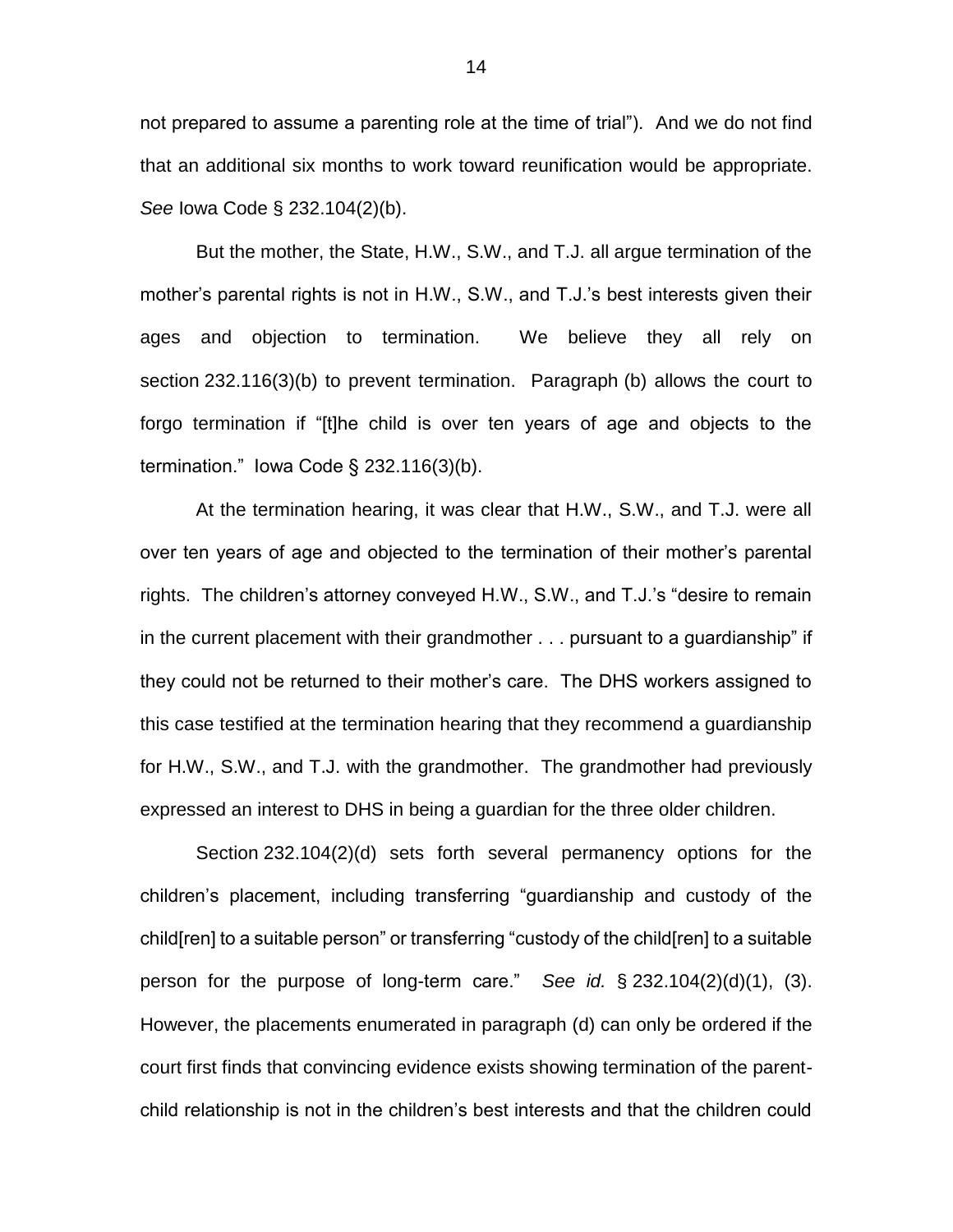not be returned to the children's home even though "[s]ervices were offered to the child[ren]'s family to correct the situation which led to the child[ren]'s removal." *Id.* § 232.104(3)(a)–(c); *but see In re B.T.*, 894 N.W.2d 29, 33 (Iowa Ct. App. 2017) ("Generally, permanency orders are not preferred over the termination of parental rights.").

As noted, although services have been provided, the children could not be returned to their home. At the same time, we do not find the three oldest children's best interests are served by termination of the mother's parental rights. *See In re K.N.*, 625 N.W.2d 731, 733 (Iowa 2001) ("As in all juvenile proceedings, our fundamental concern is the best interests of the child."). This is not a case where the children's permanency is dependent on the mother's parental rights being terminated. The grandmother has cared for H.W., S.W., and T.J. for most of this case and will continue to do so regardless of whether the mother's parental rights are terminated. Similarly, the children's stability and long-term interests will not change if the mother's rights are not terminated and a guardianship is created instead. H.W., S.W., and T.J. are fourteen, sixteen, and seventeen, respectively. And they all wish to maintain a relationship with their mother. A guardianship with the grandmother serves the children's best interests and needs. *See B.T.*, 894 N.W.2d at 34.

Accordingly, we reverse termination of the mother's parental rights and remand to the juvenile court to enter an order transferring guardianship and custody of H.W., S.W., and T.J. to the grandmother pursuant to section 232.104(2)(d)(1). The juvenile court should review this order annually as mandated by section 232.104(8)(a), or more often if needed, to ascertain "whether